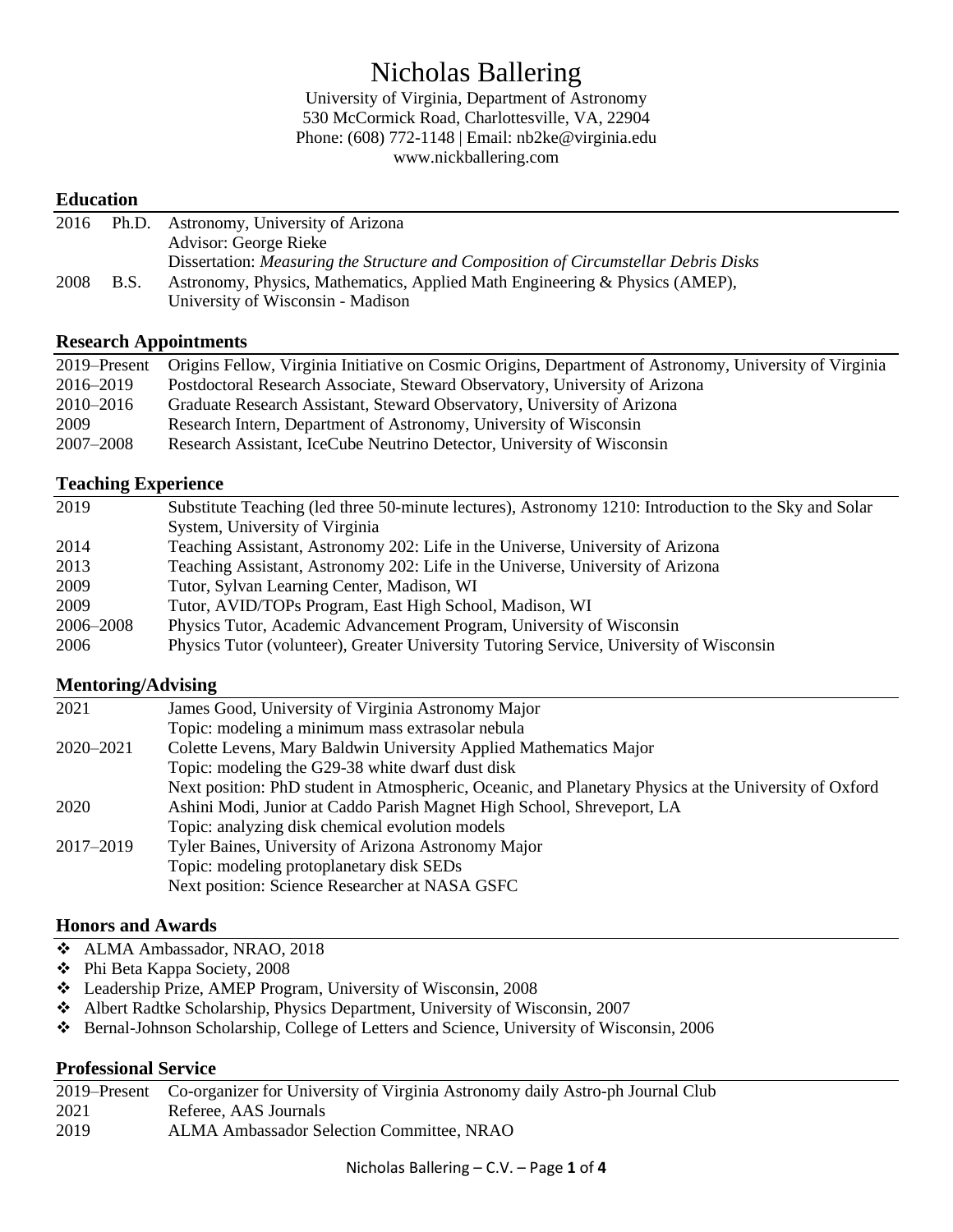- 2019 Co-author of four Astro2020 Science White Papers
- 2019 Referee, Monthly Notices of the Royal Astronomical Society
- 2018 Workshop Organizer, University of Arizona ALMA Community Day
- 2018 Referee, The Astrophysical Journal
- 2017 External Reviewer, NASA ROSES Program
- 2013–2014 Author, Astrobites (www.astrobites.org)
- 2014 LOC, Search for Life Beyond the Solar System: Exoplanets, Biosignatures & Instruments, Tucson AZ 2014 Treasurer, Steward Observatory Graduate Student Council
- 2012–2013 Vice-President, Steward Observatory Graduate Student Council
- 2013 Graduate Student Rep, Astronomy Department Faculty Hiring Committee, University of Arizona
- 2012 Organizer, Steward Observatory Summer Computing Seminar

#### **Selected Observing Proposals (as PI)**

| 2019–2020 | SOFIA Cycles 8, 9, 6.0 hours (survey program), Lurking Giants: Verifying and Characterizing Nearby   |
|-----------|------------------------------------------------------------------------------------------------------|
|           | <b>Bright Debris Disks</b>                                                                           |
| 2018–2020 | SOFIA Cycles 7, 8, 9, 13.9 hours, <i>Probing Protoplanetary Disk Dispersal with the 63 micron</i>    |
|           | Oxygen Line                                                                                          |
| 2018      | ALMA Cycle 6, 10.8 hours (12m), Protoplanetary Disk Masses and Grain Properties in the Orion         |
|           | Nebula Cluster                                                                                       |
| 2018      | Large Binocular Telescope, 0.5 nights, Mapping the Distribution of PAHs in Transition Disks with the |
|           | LBT/ALES Integral Field Spectrograph                                                                 |

#### **Selected Observing Proposals (as Co-I)**

- 2021 VLA 2022A, 5.5 hours, PI: Ryan Boyden, *Constraining free-free emission and photoevaporation rates in NGC 2024 disks*
- 2021 ALMA Cycle 8, 14.9 hours (12m), PI: Feng Long, *Tracing planet-forming pebbles across the water snow line with the synergy of ALMA and JWST*
- 2021 HST Cycle 29, 32 orbits, PI: Schuyler Wolff, *A deep and complete characterization of the Vega debris disk in scattered light*
- 2021 JWST Cycle 1, 16.2 hours, PI: Ilsedore Cleeves, *Illuminating Ice: A 3D View of Water Ice During Planet Formation*
- 2021 JWST Cycle 1, 19.1 hours, PI: Andrea Banzatti, *The infrared water spectrum as a tracer of pebble delivery*
- 2020 SOFIA Cycle 9, 6.2 hours, PI: Ilsedore Cleeves, *Solving the Mystery of Missing Cold Water in Protoplanetary Disks*
- 2019 ALMA Cycle 7, 20.9 hours (12m) + 41.3 hours (ACA), PI: Patrick Sheehan, *A Complete Survey of Protostellar Disk Gas and Dust Structure in Taurus*
- 2019 HST Cycle 27, 8 orbits, PI: Andras Gaspar, *Imaging planetary perturbations in the epsilon Eridani debris disk*
- 2019 HST Cycle 27, 8 orbits, PI: Andras Gaspar, *Resolving the Asteroid-belt of the Fomalhaut planetary system*

#### **Funding**

- ❖ JWST, PI: Ilsedore Cleeves, 9/1/2022-8/31/2025, \$160,640 total, 1-month salary for co-I Ballering in year 1, *Illuminating Ice: A 3D View of Water Ice During Planet Formation*
- ❖ NASA XRP, PI: Kate Su, 1/1/2022-12/31/2023, \$42,703 for Co-I Ballering, *Characterizing Rejuvenated Exoplanetary Systems - A Comprehensive View of Dusty White Dwarfs Using Archival Spitzer Data*
- ❖ SOFIA, PI: Ballering, 7/1/2021-6/30/2023, \$139,400, *Probing Protoplanetary Disk Dispersal with the 63 micron Oxygen Line*
- ❖ SOFIA, PI: Ballering, 6/29/2020-6/28/2023, \$28,700, *Lurking Giants: Verifying and Characterizing Nearby Bright Debris Disks*

#### **Public Outreach**

| 01/2020 | Charlottesville Day School 3 <sup>rd</sup> Grade Class, presentation and hands-on activity |
|---------|--------------------------------------------------------------------------------------------|
| 03/2018 | Huachuca Astronomy Club, public lecture                                                    |
| 02/2018 | Splendido Community Center, public lecture                                                 |
| 01/2012 | University of Wisconsin Space Place, public lecture                                        |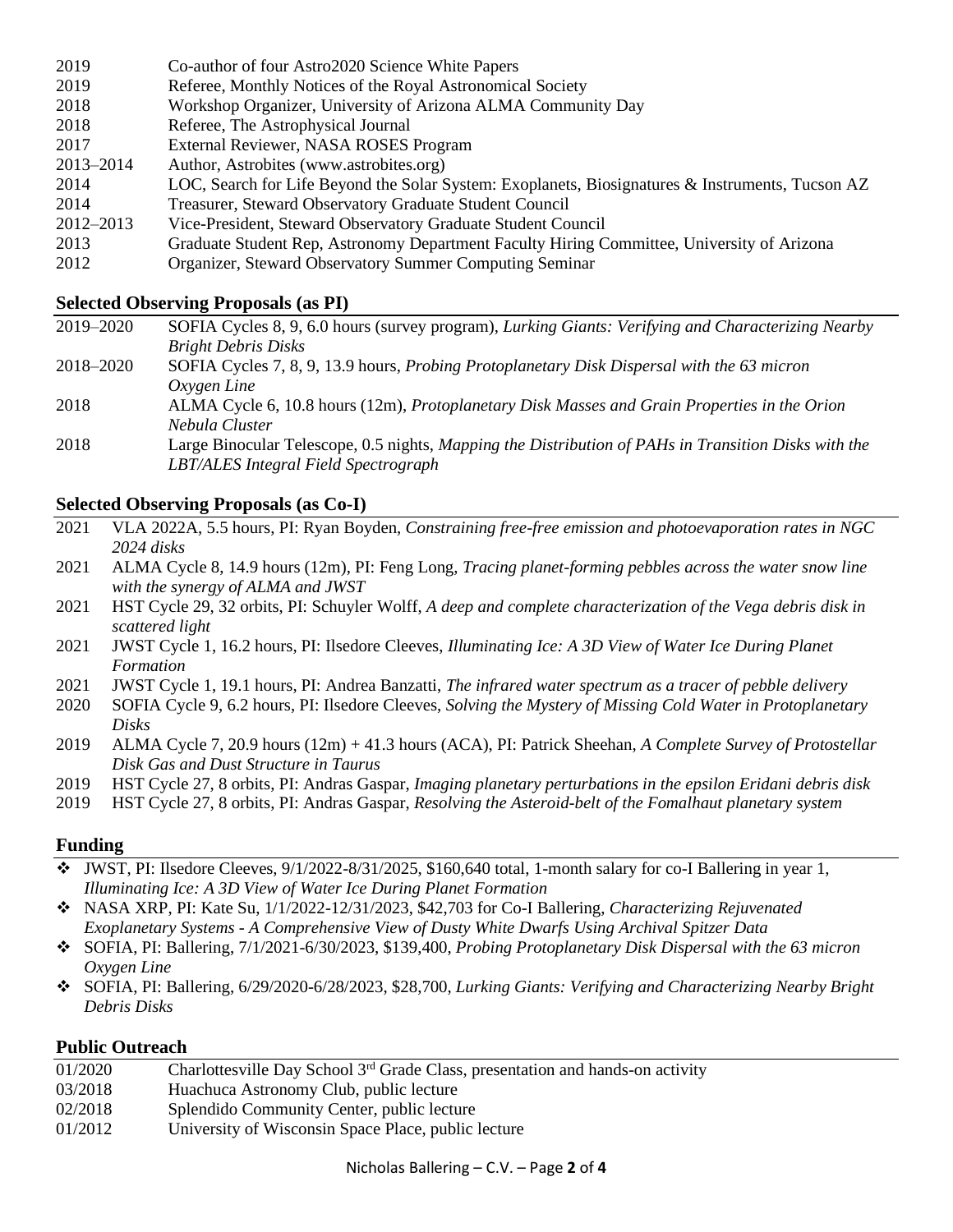#### **Presentations**

- 12/2021 UVa and NRAO Joint Colloquium, invited talk (virtual)
- 12/2021 SOFIA Colloquium, invited talk (virtual)
- 10/2021 Virginia Tech Colloquium, invited talk (virtual)
- 10/2021 Star Formation: From Clouds to Discs, A Tribute to the Career of Lee Hartmann, Dublin, poster (virtual)
- 09/2021 European Conference on Laboratory Astrophysics, Anacapri, Italy, contributed talk (virtual)
- 08/2021 NASA JPL, invited talk (virtual)
- 06/2021 Astrochemistry in the JWST Era, University of Leeds, UK, contributed talk (virtual)
- 06/2021 AAS #238, contributed talk (virtual)
- 05/2021 NRAO Postdoctoral Symposium, contributed talk (virtual)
- 04/2021 Origins Seminar, Steward Observatory, invited talk (virtual)
- 01/2021 AAS #237, contributed talk (virtual)
- 12/2020 Five Years After HL Tau, contributed talk (prerecorded)
- 11/2020 Threats from the Surroundings, contributed talk (virtual)
- 12/2019 Virginia Initiative on Cosmic Origins Workshop, contributed talk
- 10/2018 NASA JPL, invited talk
- 05/2018 University of Wisconsin Astronomy Department, lunch talk
- 04/2018 Origins Seminar, Steward Observatory
- 03/2018 Star and Planet Formation in the Southwest 2, Tucson, AZ, poster
- 11/2017 Habitable Worlds 2017, Laramie, WY, breakout session talk
- 11/2017 Habitable Worlds 2017, Laramie, WY, poster
- 03/2016 Steward Observatory Internal Symposium, contributed talk
- 01/2016 AAS #227, dissertation talk
- 05/2015 NOAO, FLASH talk
- 03/2015 Star and Planet Formation in the Southwest, Tucson, AZ, poster
- 08/2014 Lunar and Planetary Laboratory Conference, contributed talk
- 04/2014 Habitable Worlds Across Time and Space, STScI, Baltimore, MD, poster presentation
- 03/2014 The Search for Life Beyond the Solar System: Exoplanets, Biosignatures & Instruments, Tucson, AZ, poster
- 06/2013 IAU Symposium 299: Exploring the Formation and Evolution of Planetary Systems, Victoria, Canada, poster
- 07/2012 University of Wisconsin Astronomy Department, lunch talk
- 06/2012 Steward Observatory Summer Disk Seminar Series, contributed talk

## **Refereed First-Authored Publications**

*1. Simulating Observations of Ices in Protoplanetary Disks* **Nicholas P. Ballering**, L. Ilsedore Cleeves, and Dana E. Anderson 2021, The Astrophysical Journal, 920, 115 *2. Protoplanetary Disk Masses from Radiative Transfer Modeling: A Case Study in Taurus* **Nicholas P. Ballering** and Josh A. Eisner 2019, The Astronomical Journal, 157, 144 3. *What Sets the Radial Locations of Warm Debris Disks?* **Nicholas P. Ballering**, George H. Rieke, Kate Y. L. Su, and Andras Gaspar 2017, The Astrophysical Journal, 845, 120 4. *A Comprehensive Dust Model Applied to the Resolved Beta Pictoris Debris Disk from Optical to Radio Wavelengths* **Nicholas P. Ballering**, Kate Y. L. Su, George H. Rieke, and Andras Gaspar 2016, The Astrophysical Journal, 823, 108 5. *Probing the Terrestrial Regions of Planetary Systems: Warm Debris Disks with Emission Features*  **Nicholas P. Ballering**, George H. Rieke, and Andras Gaspar 2014, The Astrophysical Journal, 793, 57 6. *A Trend between Cold Debris Disk Temperature and Stellar Type: Implications for the Formation and Evolution of Wide-orbit Planets*

**Nicholas P. Ballering**, George H. Rieke, Kate Y. L. Su, and Edward Montiel 2013, The Astrophysical Journal, 775, 55